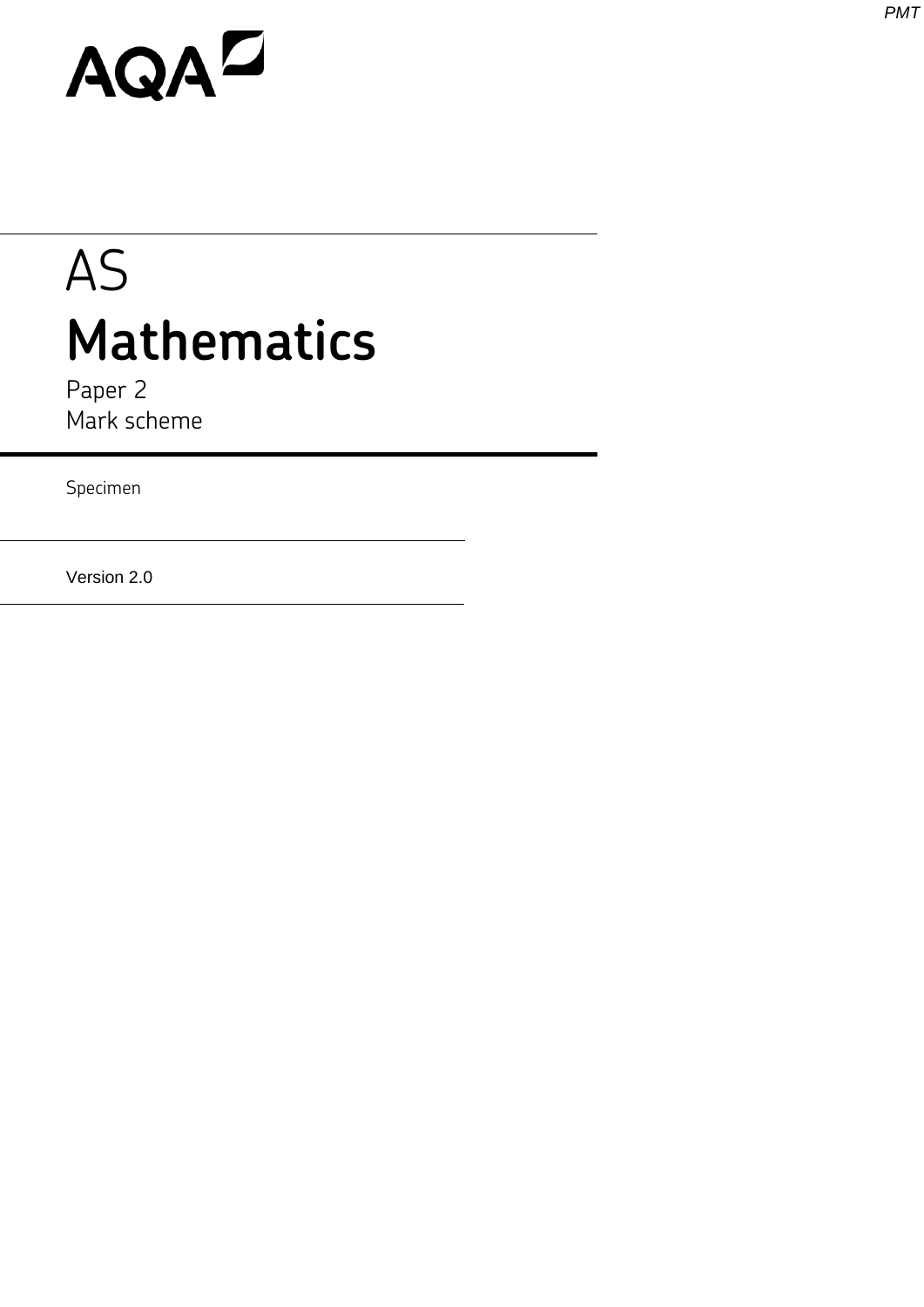Mark schemes are prepared by the Lead Assessment Writer and considered, together with the relevant questions, by a panel of subject teachers. This mark scheme includes any amendments made at the standardisation events which all associates participate in and is the scheme which was used by them in this examination. The standardisation process ensures that the mark scheme covers the students' responses to questions and that every associate understands and applies it in the same correct way. As preparation for standardisation each associate analyses a number of students' scripts. Alternative answers not already covered by the mark scheme are discussed and legislated for. If, after the standardisation process, associates encounter unusual answers which have not been raised they are required to refer these to the Lead Assessment Writer.

It must be stressed that a mark scheme is a working document, in many cases further developed and expanded on the basis of students' reactions to a particular paper. Assumptions about future mark schemes on the basis of one year's document should be avoided; whilst the guiding principles of assessment remain constant, details will change, depending on the content of a particular examination paper.

Further copies of this mark scheme are available from aqa.org.uk

Copyright © 2019 AQA and its licensors. All rights reserved.

AQA retains the copyright on all its publications. However, registered schools/colleges for AQA are permitted to copy material from this booklet for their own internal use, with the following important exception: AQA cannot give permission to schools/colleges to photocopy any material that is acknowledged to a third party even for internal use within the centre.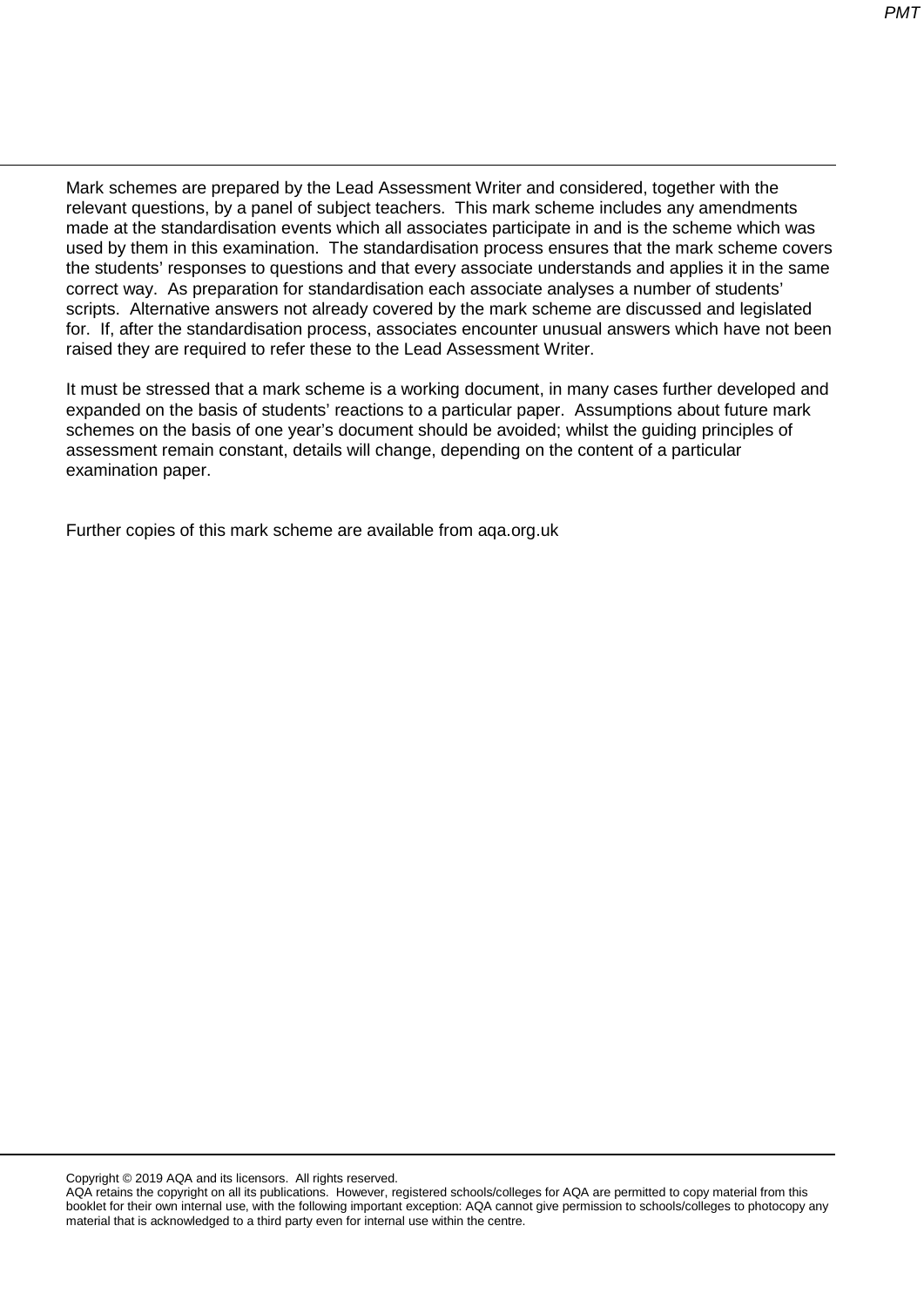### Mark scheme instructions to examiners

#### General

The mark scheme for each question shows:

- the marks available for each part of the question
- the total marks available for the question
- marking instructions that indicate when marks should be awarded or withheld including the principle on which each mark is awarded. Information is included to help the examiner make his or her judgement and to delineate what is creditworthy from that not worthy of credit
- a typical solution. This response is one we expect to see frequently. However credit must be given on the basis of the marking instructions.

If a student uses a method which is not explicitly covered by the marking instructions the same principles of marking should be applied. Credit should be given to any valid methods. Examiners should seek advice from their senior examiner if in any doubt.

#### **Key to mark types**

| M        | mark is for method                                                    |
|----------|-----------------------------------------------------------------------|
| dM       | mark is dependent on one or more M marks and is for method            |
| R        | mark is for reasoning                                                 |
| A        | mark is dependent on M or m marks and is for accuracy                 |
| <b>B</b> | mark is independent of M or m marks and is for method and<br>accuracy |
| E        | mark is for explanation                                               |
|          | follow through from previous incorrect result                         |

#### **Key to mark scheme abbreviations**

| CAO         | correct answer only                                               |
|-------------|-------------------------------------------------------------------|
| <b>CSO</b>  | correct solution only                                             |
| ft          | follow through from previous incorrect result                     |
| 'their'     | Indicates that credit can be given from previous incorrect result |
| <b>AWFW</b> | anything which falls within                                       |
| <b>AWRT</b> | anything which rounds to                                          |
| <b>ACF</b>  | any correct form                                                  |
| AG          | answer given                                                      |
| <b>SC</b>   | special case                                                      |
| <b>OE</b>   | or equivalent                                                     |
| <b>NMS</b>  | no method shown                                                   |
| ΡI          | possibly implied                                                  |
| <b>SCA</b>  | substantially correct approach                                    |
| sf          | significant figure(s)                                             |
| dp          | decimal place(s)                                                  |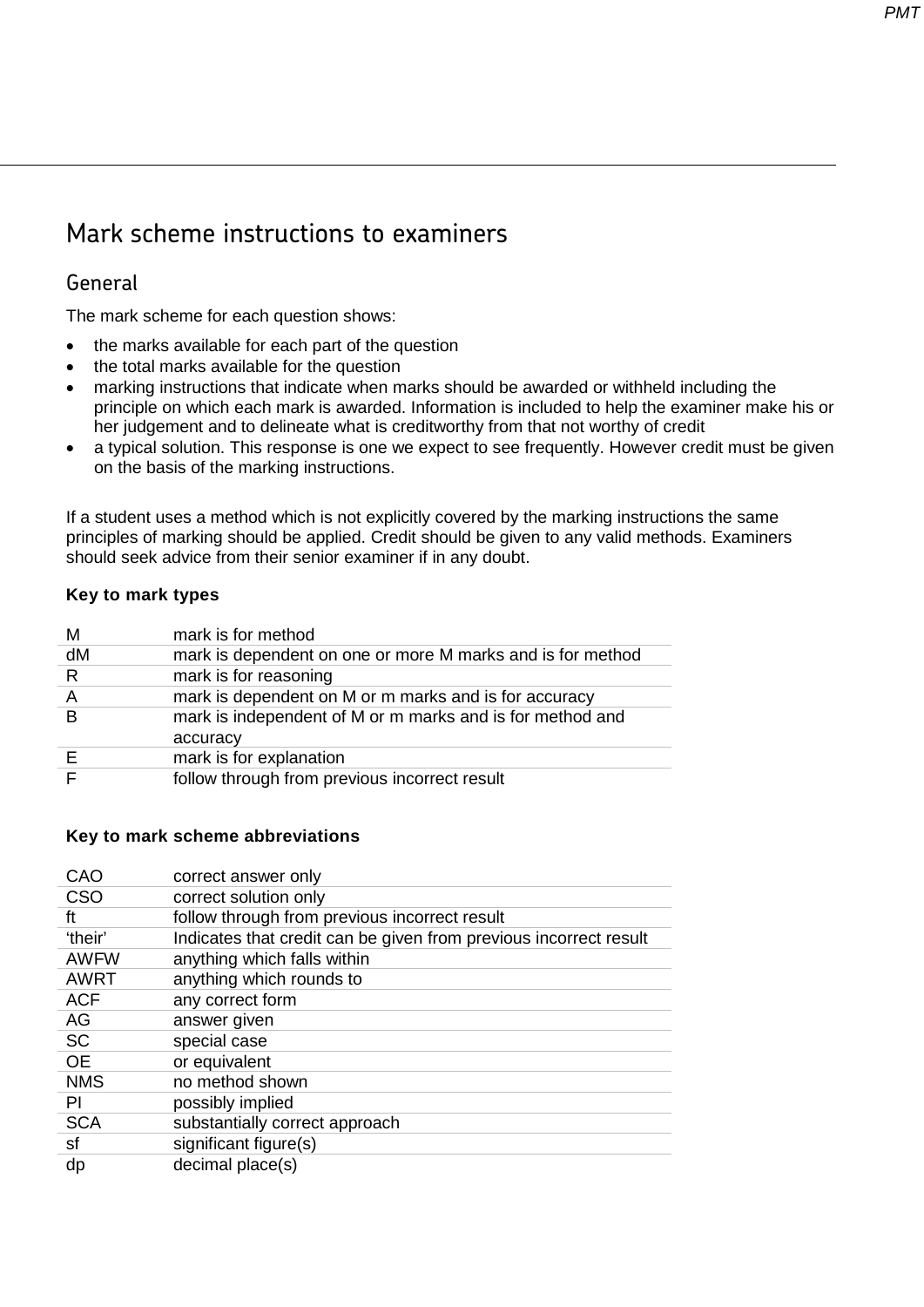Examiners should consistently apply the following general marking principles

#### **No Method Shown**

Where the question specifically requires a particular method to be used, we must usually see evidence of use of this method for any marks to be awarded.

Where the answer can be reasonably obtained without showing working and it is very unlikely that the correct answer can be obtained by using an incorrect method, we must award **full marks**. However, the obvious penalty to students showing no working is that incorrect answers, however close, earn **no marks**.

Where a question asks the student to state or write down a result, no method need be shown for full marks.

Where the permitted calculator has functions which reasonably allow the solution of the question directly, the correct answer without working earns **full marks**, unless it is given to less than the degree of accuracy accepted in the mark scheme, when it gains **no marks**.

#### **Otherwise we require evidence of a correct method for any marks to be awarded.**

#### **Diagrams**

Diagrams that have working on them should be treated like normal responses. If a diagram has been written on but the correct response is within the answer space, the work within the answer space should be marked. Working on diagrams that contradicts work within the answer space is not to be considered as choice but as working, and is not, therefore, penalised.

#### **Work erased or crossed out**

Erased or crossed out work that is still legible and has not been replaced should be marked. Erased or crossed out work that has been replaced can be ignored.

#### **Choice**

When a choice of answers and/or methods is given and the student has not clearly indicated which answer they want to be marked, only the last complete attempt should be awarded marks.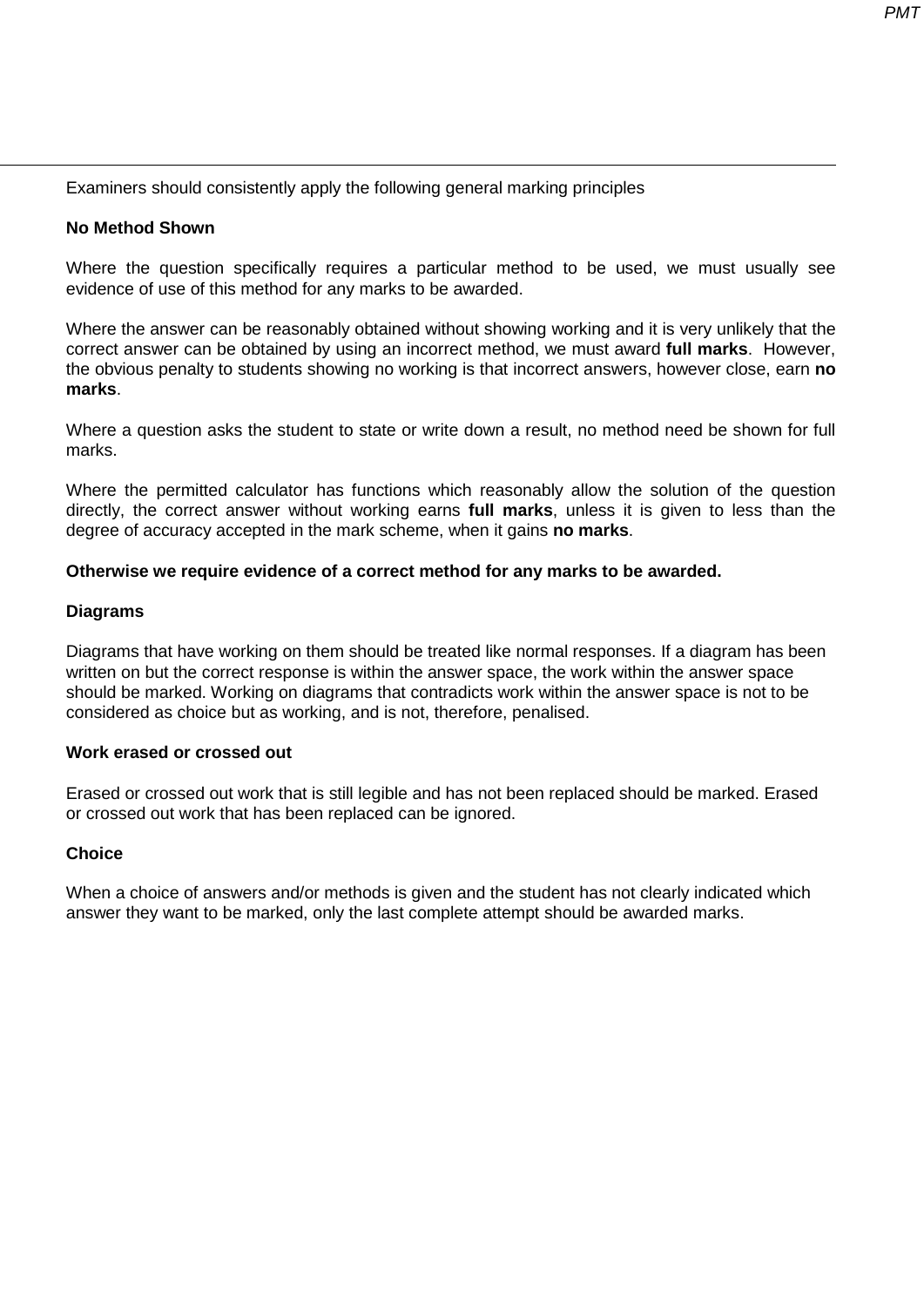| Q              | <b>Marking Instructions</b>                                                                                                                                                                               | <b>AO</b> | <b>Marks</b>   | <b>Typical solution</b>                                                                                                                                                                    |
|----------------|-----------------------------------------------------------------------------------------------------------------------------------------------------------------------------------------------------------|-----------|----------------|--------------------------------------------------------------------------------------------------------------------------------------------------------------------------------------------|
| 1              | Circles correct answer                                                                                                                                                                                    | AO1.1b    | Β1             | 9                                                                                                                                                                                          |
|                | <b>Total</b>                                                                                                                                                                                              |           | 1              |                                                                                                                                                                                            |
| $\overline{2}$ | Circles correct answer                                                                                                                                                                                    | AO1.2     | B1             | $y = f(2x)$                                                                                                                                                                                |
|                | <b>Total</b>                                                                                                                                                                                              |           | 1              |                                                                                                                                                                                            |
| 3              | Correctly applies a single law of<br>logs with either term                                                                                                                                                | AO1.1a    | M <sub>1</sub> | $\log_a(a^3) + \log_a\left(\frac{1}{a}\right) = 3 + (-1)$                                                                                                                                  |
|                | States correct final answer                                                                                                                                                                               | AO1.1b    | A <sub>1</sub> | $= 3 - 1$<br>$= 2$                                                                                                                                                                         |
|                | (NMS scores full marks)                                                                                                                                                                                   |           |                |                                                                                                                                                                                            |
|                | <b>Total</b>                                                                                                                                                                                              |           | $\mathbf{2}$   |                                                                                                                                                                                            |
| 4              | Selects an appropriate method -<br>either differentiates, at least as far<br>as:<br>$\frac{\mathrm{d}y}{\mathrm{d}x} = 2x$<br>or commences completion of the<br>square: $\left(x-\frac{5}{2}\right)^2 + $ | AO1.1a    | M <sub>1</sub> | $y = \left(x - \frac{5}{2}\right)^2 - \frac{25}{4} + a$<br>$y$ minimised when squared bracket is 0<br>$\left(\frac{5}{2}, a-\frac{25}{4}\right)$<br><b>ALT</b><br>$\frac{dy}{dx} = 2x - 5$ |
|                | Fully differentiates and sets<br>derivative equal to zero<br>or fully completes square<br>Allow one error                                                                                                 | AO1.1a    | M <sub>1</sub> | so $2x - 5 = 0$ for minimum<br>$x=\frac{5}{2}$                                                                                                                                             |
|                | Obtains both coordinates                                                                                                                                                                                  | AO1.1b    | A <sub>1</sub> | $y = \left(\frac{5}{2}\right)^2 - 5\left(\frac{5}{2}\right) + a = a - \frac{25}{4}$                                                                                                        |
|                | <b>Total</b>                                                                                                                                                                                              |           | 3              |                                                                                                                                                                                            |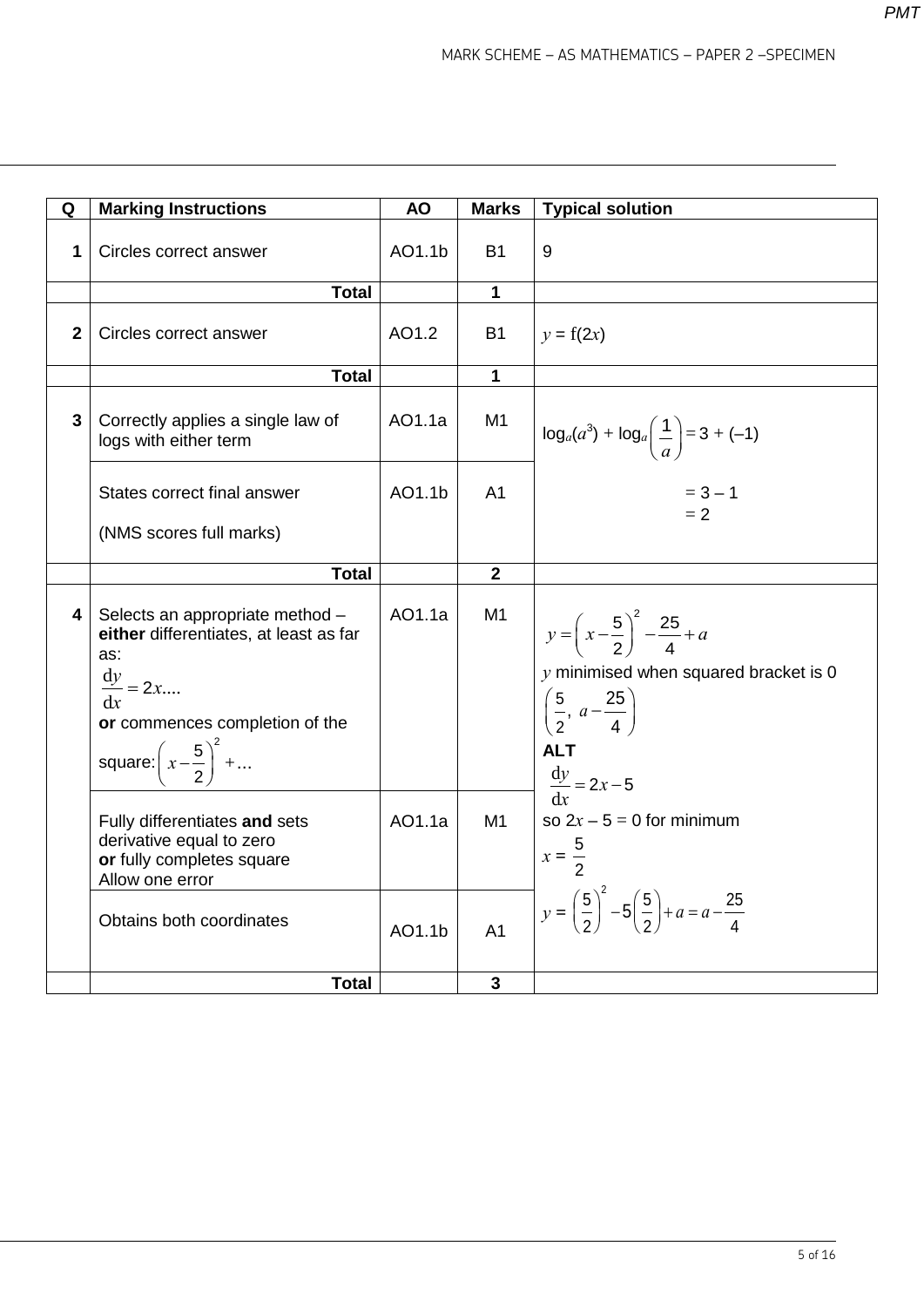| Q | <b>Marking Instructions</b>                                                                                                                 | <b>AO</b> | <b>Marks</b>            | <b>Typical Solution</b>                                                       |
|---|---------------------------------------------------------------------------------------------------------------------------------------------|-----------|-------------------------|-------------------------------------------------------------------------------|
| 5 | Forms discriminant - condone one<br>error in discriminant                                                                                   | AO1.1a    | M <sub>1</sub>          | for distinct real roots, disc $> 0$<br>$4^2 - 4 \times 3 \times (2k - 1) > 0$ |
|   | States that discriminant > 0 for real<br>and distinct roots                                                                                 | AO2.4     | R <sub>1</sub>          | $16-12(2k-1) > 0$<br>$28 - 24k > 0$                                           |
|   | Forms an inequality from 'their'<br>discriminant                                                                                            | AO1.1a    | M <sub>1</sub>          | $k < \frac{7}{6}$                                                             |
|   | Solves inequality for $k$ correctly<br>Allow un-simplified equivalent fraction                                                              | AO1.1b    | A <sub>1</sub>          |                                                                               |
|   | <b>Total</b>                                                                                                                                |           | $\overline{\mathbf{4}}$ |                                                                               |
| 6 | States a correct integral expression<br>(ignore limits at this stage)                                                                       | AO1.1a    | M1                      | Area = $\int_a^{2a} \left(6x^2 + \frac{8}{x^2}\right) dx$                     |
|   | Integrates at least one term correctly                                                                                                      | AO1.1b    | A <sub>1</sub>          | $=\left[2x^3-\frac{8}{x}\right]^{\infty}$                                     |
|   | Substitutes $2a$ and a into 'their'<br>integrated expression                                                                                | AO1.1a    | M <sub>1</sub>          | = $(16a^3 - \frac{4}{a}) - (2a^3 - \frac{8}{a})$                              |
|   | States correct final answer with terms<br>collected<br>FT correct substitution into incorrect<br>integral provided both M1 marks<br>awarded | AO1.1b    | A1F                     | $= 14a^3 + \frac{4}{1}$                                                       |
|   | <b>Total</b>                                                                                                                                |           | 4                       |                                                                               |

6 of 16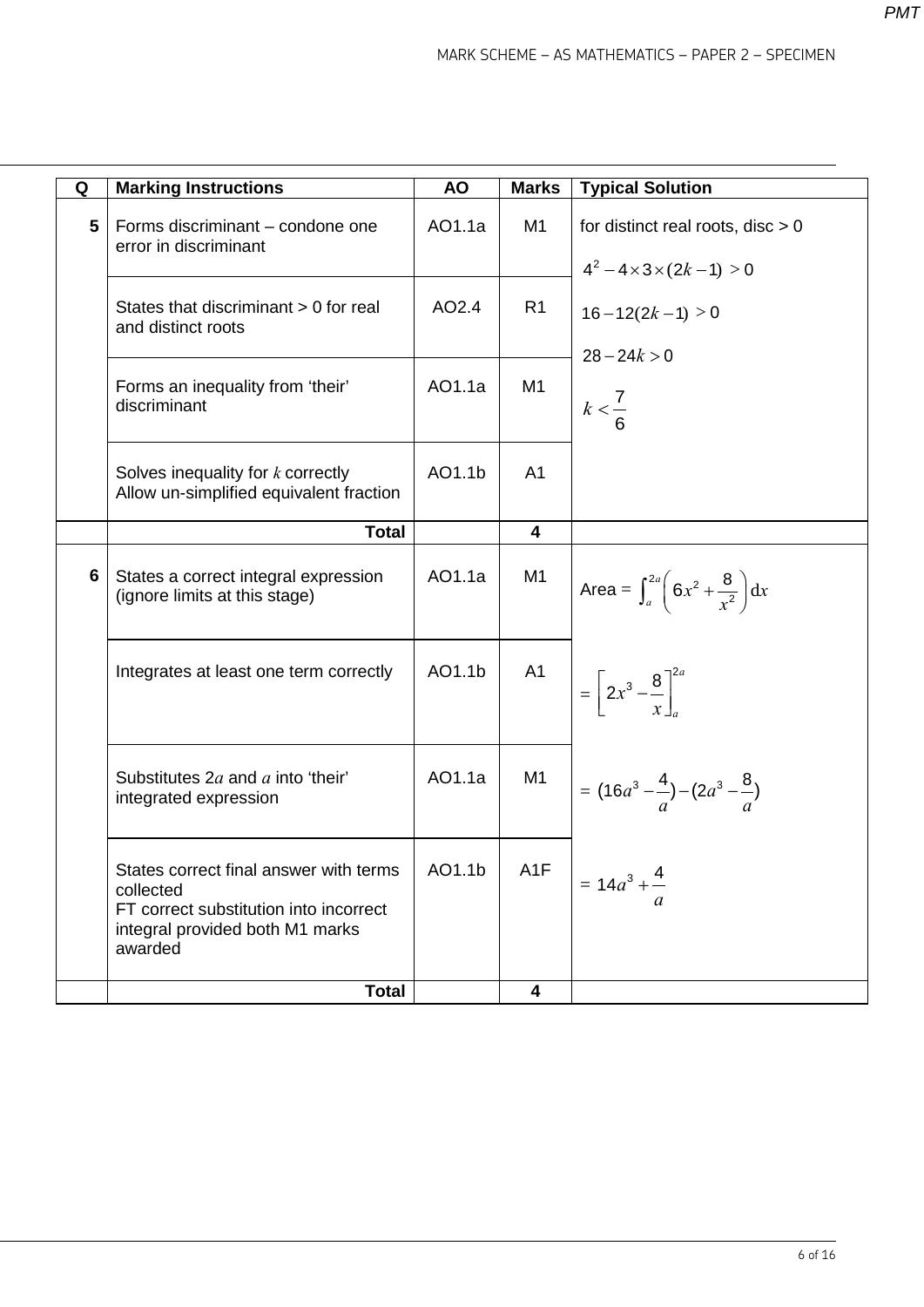| Q              | <b>Marking Instructions</b>                                        | <b>AO</b> | <b>Marks</b>     | <b>Typical Solution</b>                                                                                                                                                          |
|----------------|--------------------------------------------------------------------|-----------|------------------|----------------------------------------------------------------------------------------------------------------------------------------------------------------------------------|
| $\overline{7}$ | Divides or multiplies by $cos\theta$                               | AO3.1a    | M1               | $\frac{\sin\theta\tan\theta}{2} + 2\frac{\sin\theta}{2} = 3$<br>$cos \theta$<br>$cos \theta$                                                                                     |
|                | Obtains correct quadratic                                          | AO1.1b    | A1               | $\tan^2 \theta + 2\tan \theta - 3 = 0$                                                                                                                                           |
|                | Applies a correct method to solve<br>'their' quadratic PI          | AO1.1a    | M1               | $(\tan \theta + 3)(\tan \theta - 1) = 0$<br>tan $\theta$ = 1 or -3                                                                                                               |
|                | Finds two correct values of tan $\theta$<br>from 'their' quadratic | AO1.1b    | A <sub>1</sub> F | $\theta$ = 45° or 108°<br><b>ALT</b>                                                                                                                                             |
|                | Obtains two correct answers CAO                                    | AO1.1b    | A <sub>1</sub>   | $\sin\theta$ tan $\theta$ cos $\theta$ + 2sin $\theta$ cos $\theta$ = 3cos <sup>2</sup> $\theta$<br>$\sin^2\theta$ + 2sin $\theta$ cos $\theta$ – 3cos <sup>2</sup> $\theta$ = 0 |
|                |                                                                    |           |                  | $(\sin \theta + 3\cos \theta)(\sin \theta - \cos \theta) = 0$<br>tan $\theta$ = 1 or -3                                                                                          |
|                |                                                                    |           |                  | $\theta$ = 45° or 108°                                                                                                                                                           |
|                | <b>Total</b>                                                       |           | 5                |                                                                                                                                                                                  |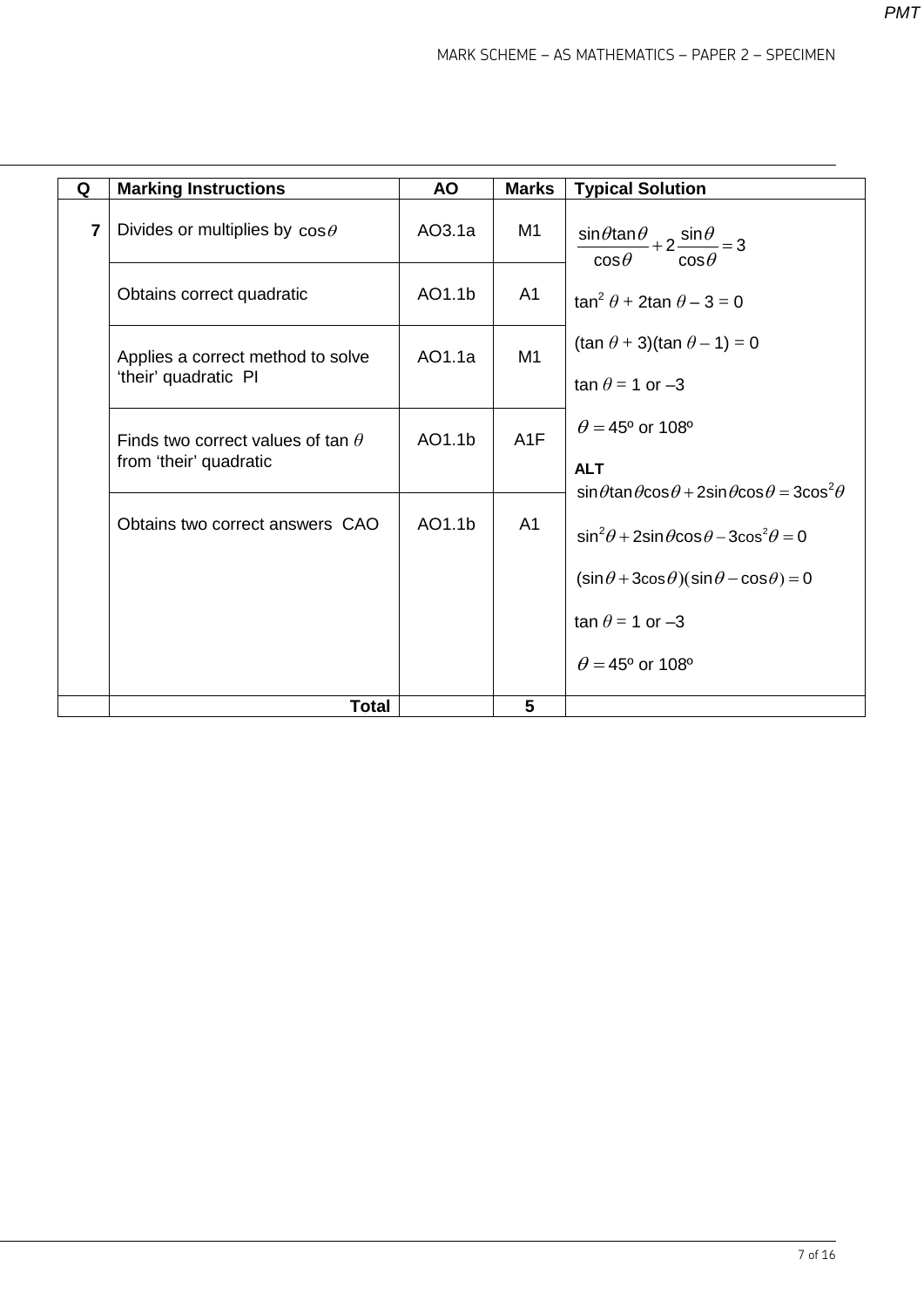| Q | <b>Marking Instructions</b>                                                                                                                                                                                                                                     | <b>AO</b>        | <b>Marks</b>                     | <b>Typical Solution</b>                                                                                                                                                                                                                                                                       |
|---|-----------------------------------------------------------------------------------------------------------------------------------------------------------------------------------------------------------------------------------------------------------------|------------------|----------------------------------|-----------------------------------------------------------------------------------------------------------------------------------------------------------------------------------------------------------------------------------------------------------------------------------------------|
| 8 | Explains clearly that $f(x)$<br>is increasing $\Leftrightarrow$ f '(x) > 0<br>(for all values of $x$ )<br>or<br>Explains $\Rightarrow$ f(x) is increasing<br>f ' $(x)$ > 0 for all values of x<br>This may appear at any appropriate point in<br>their argument | AO2.4            | E1                               | For all x, $f'(x) > 0 \Rightarrow f(x)$ is an<br>increasing function<br>$f(x) = x^3 - 3x^2 + 15x - 1$<br>$\Rightarrow$ f'(x) = 3x <sup>2</sup> – 6x + 15<br>$\Rightarrow$ f'(x) = 3(x-1) <sup>2</sup> + 12<br>: f '(x) has a minimum value of 12<br>therefore $f'(x) > 0$ for all values of x |
|   | Differentiates - at least two correct terms<br>All terms correct                                                                                                                                                                                                | AO1.1a<br>AO1.1b | M <sub>1</sub><br>A <sub>1</sub> | <b>OR</b><br>for f'(x), $b^2 - 4ac = -144$<br>: f '(x) $\neq$ 0 for any real x, so f '(x) is<br>either always positive or always<br>negative.                                                                                                                                                 |
|   | Attempts a correct method which could lead<br>to $f'(x) > 0$                                                                                                                                                                                                    | AO3.1a           | M1                               | $f'(0) = 15$<br>therefore $f'(x) > 0$ for all values of x<br><b>OR</b>                                                                                                                                                                                                                        |
|   | Correctly deduces $f'(x) > 0$<br>(for all values of $x$ )                                                                                                                                                                                                       | AO2.2a           | A <sub>1</sub>                   | f " $(x) = 6x - 6$ , which = 0 when $x = 1$<br>so min $f'(x)$ is $f'(1) = 12$<br>therefore $f'(x) > 0$ for all values of x                                                                                                                                                                    |
|   | Writes a clear statement that links the steps<br>in the argument together, the deduction<br>about a positive gradient for all values of $x$<br>proves that the given function is increasing<br>for all values of $x$                                            | AO2.1            | R <sub>1</sub>                   | Thus, since, $f'(x) > 0$ for all values of<br>x it is proven that $f(x)$ is an increasing<br>function.                                                                                                                                                                                        |
|   | <b>Total</b>                                                                                                                                                                                                                                                    |                  | $6\phantom{1}6$                  |                                                                                                                                                                                                                                                                                               |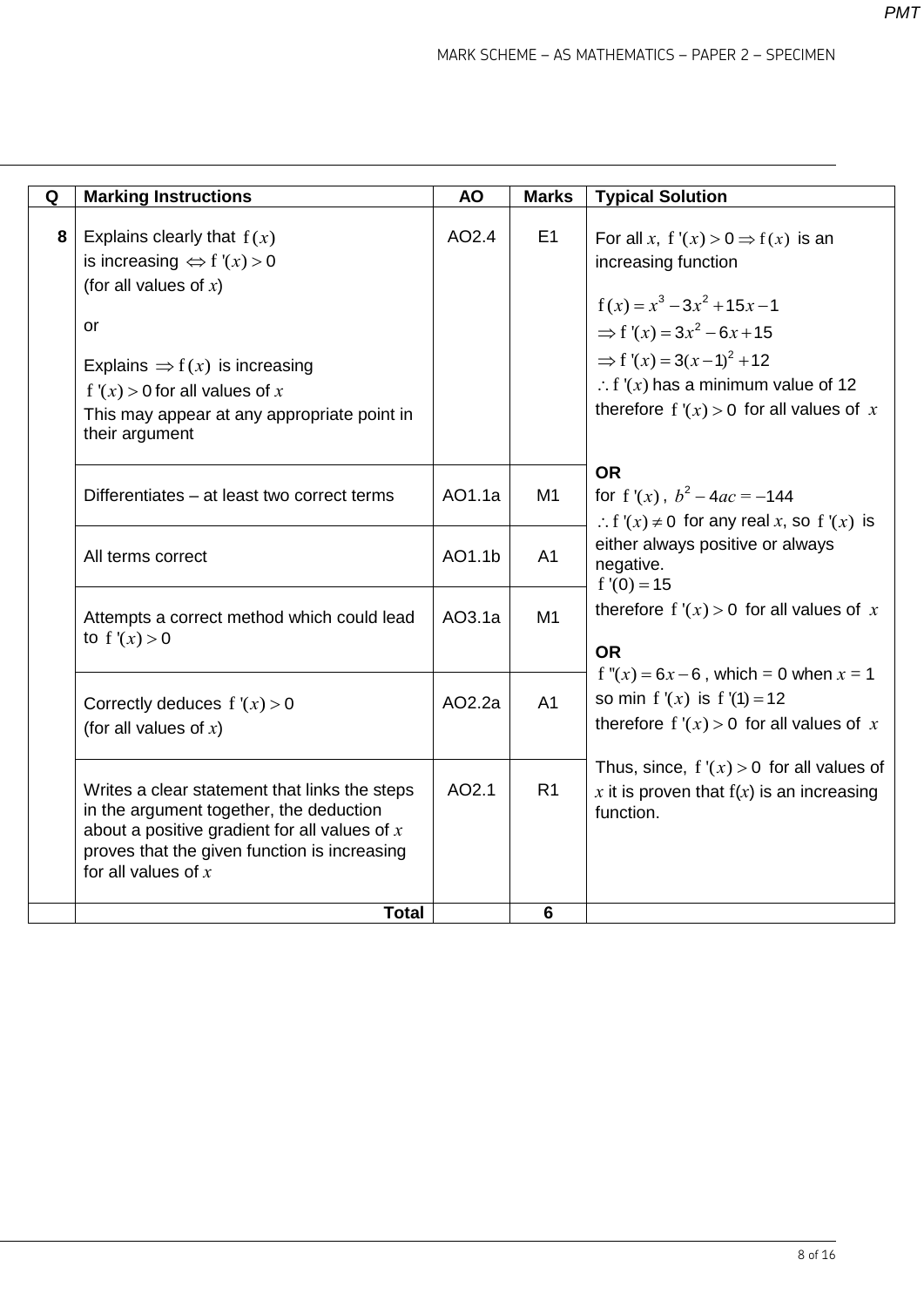| Q | <b>Marking Instructions</b>                                                                                                             | <b>AO</b> | <b>Marks</b> | <b>Typical Solution</b>                                                                              |
|---|-----------------------------------------------------------------------------------------------------------------------------------------|-----------|--------------|------------------------------------------------------------------------------------------------------|
| 9 | States the correct gradient of the<br>curve                                                                                             | AO1.2     | <b>B1</b>    | Grad of curve = $2e^{2x}$                                                                            |
|   | Forms an equation using 'their'<br>gradient of the curve and puts it equal<br>to $\frac{1}{2}$                                          | AO1.1a    | M1           | = grad of tangent so $2e^{2x} = \frac{1}{2}$                                                         |
|   | Takes a log of each side of 'their'<br>equation and uses law of logs to<br>obtain equation in $x$                                       | AO1.1a    | M1           | $\left  e^{2x} = \frac{1}{4} \Rightarrow 2x = \ln\left(\frac{1}{4}\right) \right $                   |
|   | Obtains a correct exact value for $x$                                                                                                   | AO1.1b    | A1           | $\Rightarrow$ $x = \frac{1}{2}$ ln $\left(\frac{1}{4}\right) =$ ln $\left(\frac{1}{2}\right) =$ -ln2 |
|   | Substitutes 'their' value of $x$ and<br>obtains $y$ value and hence the<br>coordinates<br>(follow through provided values are<br>exact) | AO1.1b    | A1F          | $y = e^{2x} = \frac{1}{4}$<br>$\left(-\ln 2, \frac{1}{4}\right)$                                     |
|   | <b>Total</b>                                                                                                                            |           | 5            |                                                                                                      |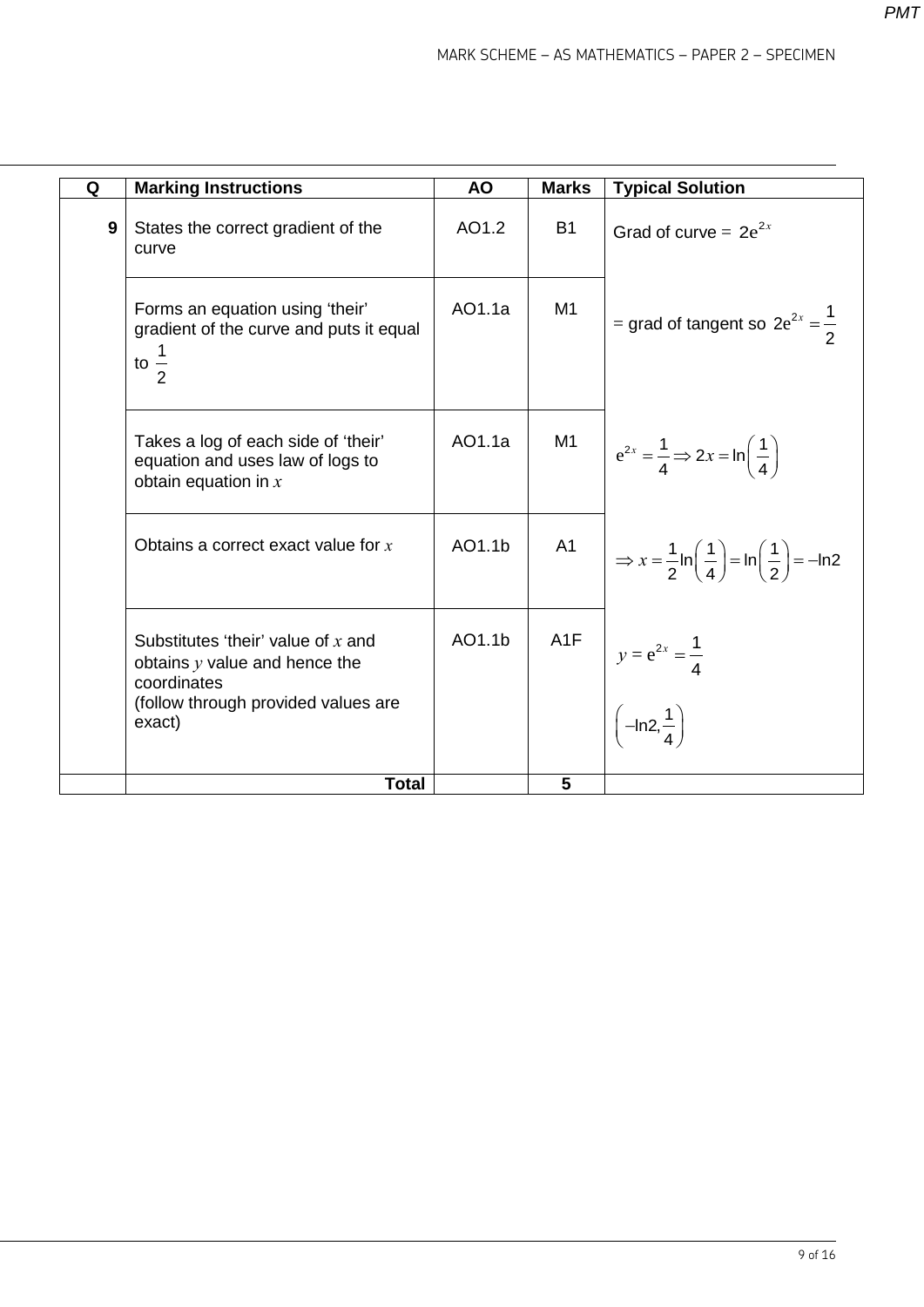| Q        | <b>Marking Instructions</b>                                                     | <b>AO</b> | <b>Marks</b>   | <b>Typical Solution</b>                                                                                                                                                                                                                                                                                                              |
|----------|---------------------------------------------------------------------------------|-----------|----------------|--------------------------------------------------------------------------------------------------------------------------------------------------------------------------------------------------------------------------------------------------------------------------------------------------------------------------------------|
| 10(a)(i) | States correct value CAO                                                        | AO3.4     | <b>B1</b>      | 50                                                                                                                                                                                                                                                                                                                                   |
| (a)(ii)  | States correct integer value<br>CAO                                             | AO3.4     | <b>B1</b>      | 609                                                                                                                                                                                                                                                                                                                                  |
| (b)      | Forms correct equation and<br>rearranges to obtain $e^{0.5t}$ =                 | AO3.4     | M <sub>1</sub> | $150 = 50e^{0.5t}$<br>so $e^{0.5t} = 3$                                                                                                                                                                                                                                                                                              |
|          | Obtains the correct solution.<br>Must give answer to 3 sf                       | AO1.1b    | A <sub>1</sub> | $t = 2\ln 3 = 2.20$                                                                                                                                                                                                                                                                                                                  |
| (c)      | 1 mark for any clear valid<br>reason, must be set in context<br>of the question | AO3.5b    | E1             | No constraint on the number of<br>rabbits (ie could go off to infinity)<br><b>OR</b><br>Model is only based on the 3 years<br>of the study. Things may change<br><b>OR</b><br>Continuous model but number of<br>rabbits is discrete<br><b>OR</b><br>Ignores extraneous factors such as<br>disease, predation, limited food<br>supply |
| (d)      | Forms an equation with<br>exponentials by letting $R = C$<br>PI                 | AO3.4     | M <sub>1</sub> | $1000e^{0.1t} = 50e^{0.5t}$<br>$20 = e^{0.4t}$                                                                                                                                                                                                                                                                                       |
|          | Solves 'their' equation<br>correctly                                            | AO1.1a    | M <sub>1</sub> | $t = \ln 20 \div 0.4$<br>$= 7.49$                                                                                                                                                                                                                                                                                                    |
|          | States correct answer as the<br>year 2023 CAO                                   | AO3.2a    | A <sub>1</sub> | 2023                                                                                                                                                                                                                                                                                                                                 |
|          | NMS scores full marks for 2023                                                  |           |                |                                                                                                                                                                                                                                                                                                                                      |
|          | <b>Total</b>                                                                    |           | 8              |                                                                                                                                                                                                                                                                                                                                      |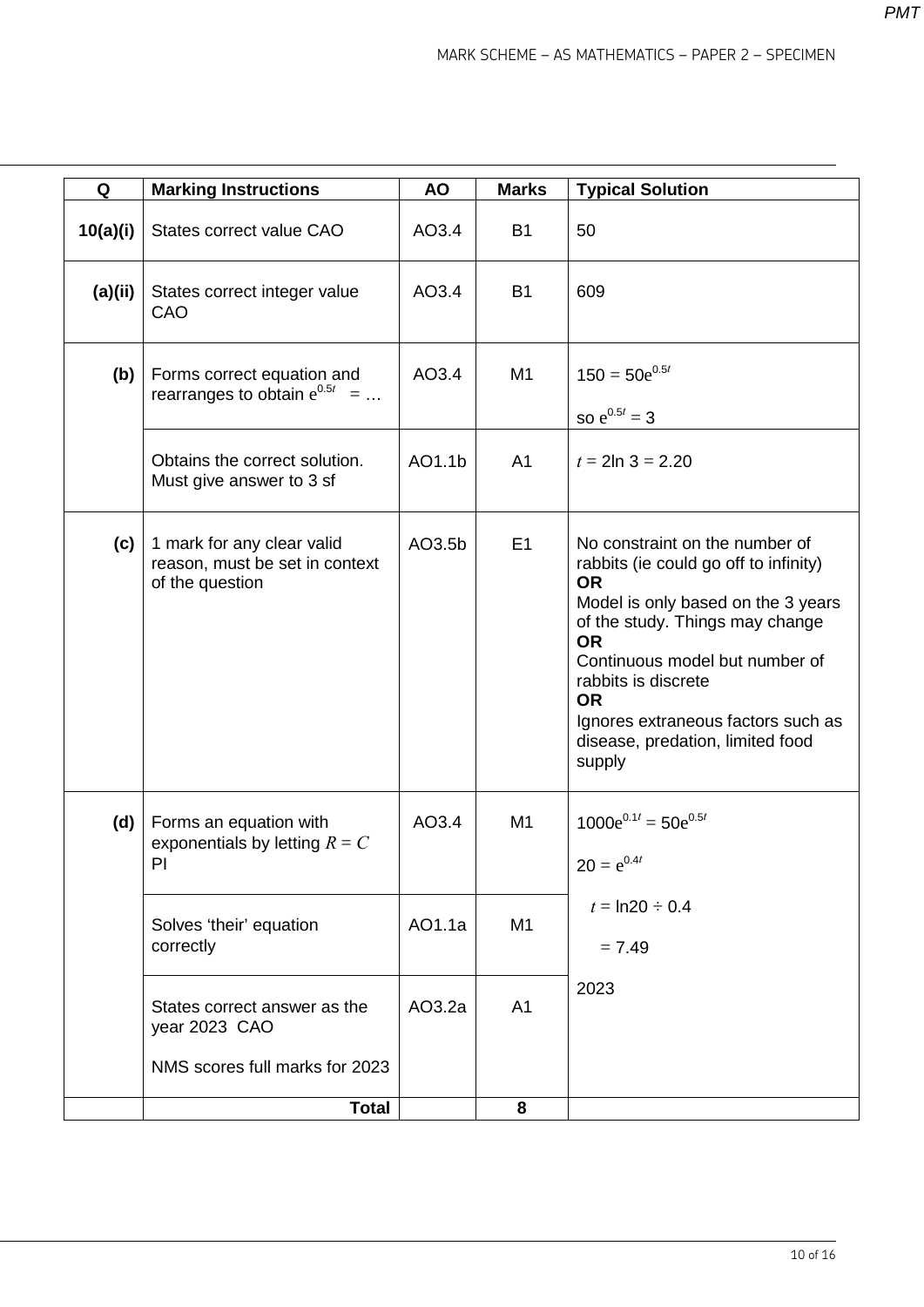| Q        | <b>Marking Instructions</b>                                                                                                 | <b>AO</b> | <b>Marks</b>     | <b>Typical Solution</b>                                    |
|----------|-----------------------------------------------------------------------------------------------------------------------------|-----------|------------------|------------------------------------------------------------|
| 11(a)(i) | States correct radius CAO                                                                                                   | AO1.2     | <b>B1</b>        | Radius = $\sqrt{5}$                                        |
| (a)(ii)  | States correct centre CAO                                                                                                   | AO1.2     | <b>B1</b>        | C is $(7, -2)$                                             |
| (b)      | Finds gradient of the line<br>through the points P and 'their'<br>$C$ (as found in part (a))<br>Condone one sign error      | AO3.1a    | M <sub>1</sub>   | Gradient $CP = \frac{-1-(-2)}{5-7} = -\frac{1}{2}$         |
|          | Correct tangent gradient<br>obtained from 'their' CP gradient                                                               | AO3.1a    | M <sub>1</sub>   | So tangent gradient $= 2$                                  |
|          | Uses a correct form for the<br>equation of a straight line with<br>correct coordinates of P and<br>'their' tangent gradient | AO1.1a    | M <sub>1</sub>   | $y - (-1) = 2(x - 5)$                                      |
|          | States correct final answer in<br>required form $(y = mx + c)$<br>FT from 'their' C found in<br>part (a)                    | AO1.1b    | A <sub>1</sub> F | $y = 2x - 11$                                              |
| (c)      | Identifies QTC as a right-angled<br>triangle PI                                                                             | AO3.1a    | M <sub>1</sub>   | QTC is a right-angled triangle so we<br>can use Pythagoras |
|          | Finds QC or QC <sup>2</sup><br>FT 'their' C found in part (a)                                                               | AO1.1b    | B <sub>1</sub> F | $QC^2 = (7-3)^2 + (-2-3)^2$                                |
|          | Uses Pythagoras' theorem<br>correctly for 'their' triangle                                                                  | AO1.1a    | M1               | $4^2 + 5^2 = (\sqrt{5})^2 + 9T^2$                          |
|          | Correct evaluation of length of<br>QT                                                                                       | AO1.1b    | A <sub>1</sub> F | $QT^2 = 36$ so $QT = 6$                                    |
|          | FT 'their' QC and 'their' radius<br>found in part (a)<br><b>Total</b>                                                       |           | 10               |                                                            |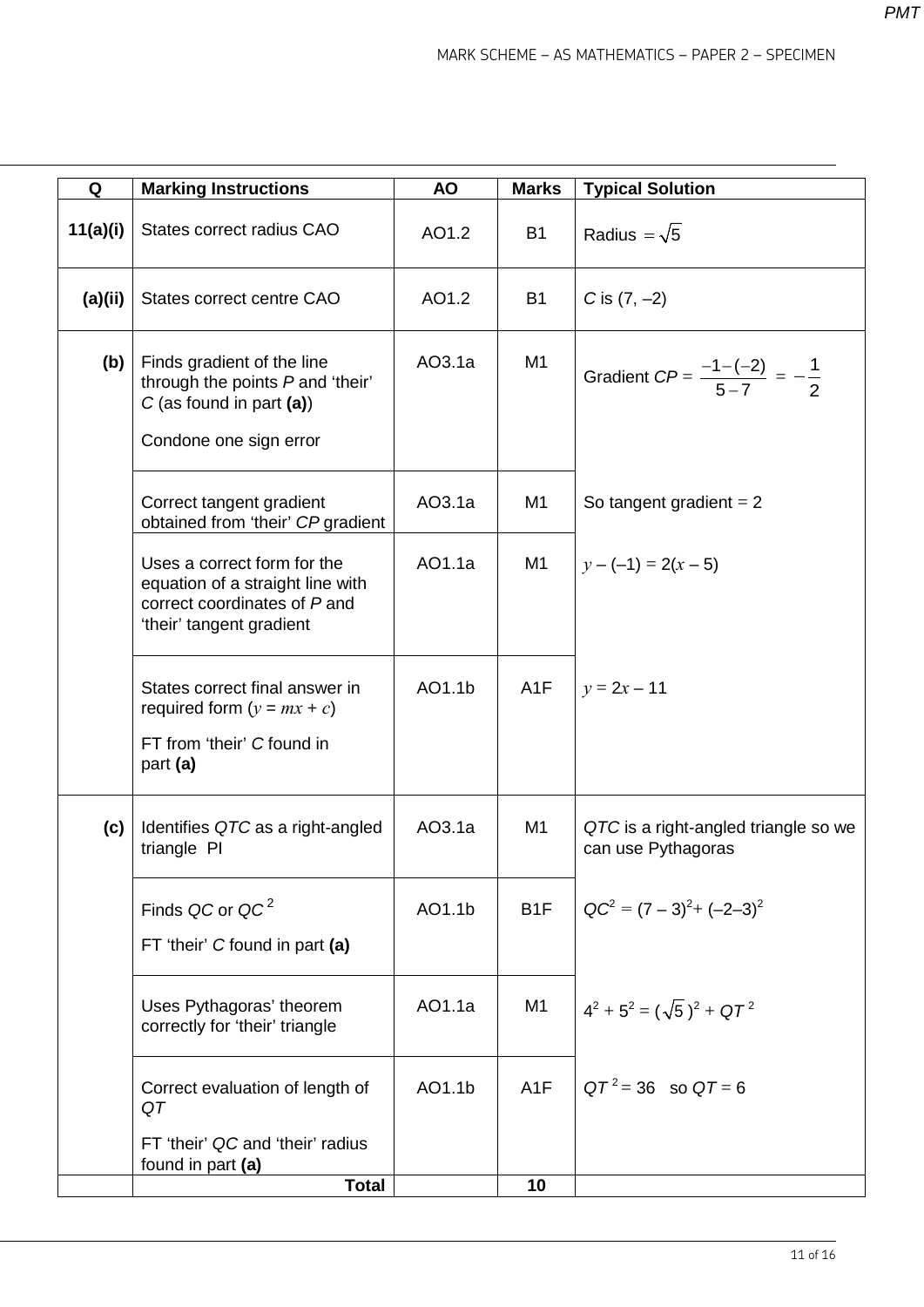| Q     | <b>Marking Instructions</b>                                                                                                                                       | <b>AO</b> | <b>Marks</b>   | <b>Typical Solution</b>                                                                                                      |
|-------|-------------------------------------------------------------------------------------------------------------------------------------------------------------------|-----------|----------------|------------------------------------------------------------------------------------------------------------------------------|
| 12(a) | Begins to construct a rigorous<br>mathematical proof by<br>generalising the form of an even<br>number and substituting it into<br>the given expression            | AO2.1     | M1             | Let $n = 2m$<br>$9n^2 + 6n = 9(2m)^2 + 6(2m)$<br>$=36m^2+12m$<br>$= 12(3m^2 + m)$                                            |
|       | Simplifies expression and<br>extracts 12 as a common factor                                                                                                       | AO1.1b    | A <sub>1</sub> | Hence 12 is a factor of the<br>expression $9n^2 + 6n$ when <i>n</i> is any<br>even number                                    |
|       | Completes rigorous proof - well<br>explained. A statement is<br>required that links the factor of<br>12 to the expression $9n + 6n$<br>when $n$ is an even number | AO2.1     | R <sub>1</sub> |                                                                                                                              |
| (b)   | Uses a counter example by<br>substituting any odd number into<br>the expression and shows that<br>the resulting value is not a<br>multiple of 12                  | AO2.2a    | R <sub>1</sub> | Let $n = 1$<br>$9(1)^{2} + 6(1) = 15$<br>12 is not a factor of 15 and hence<br>statement is not true for all<br>integers $n$ |
|       | <b>Total</b>                                                                                                                                                      |           | 4              |                                                                                                                              |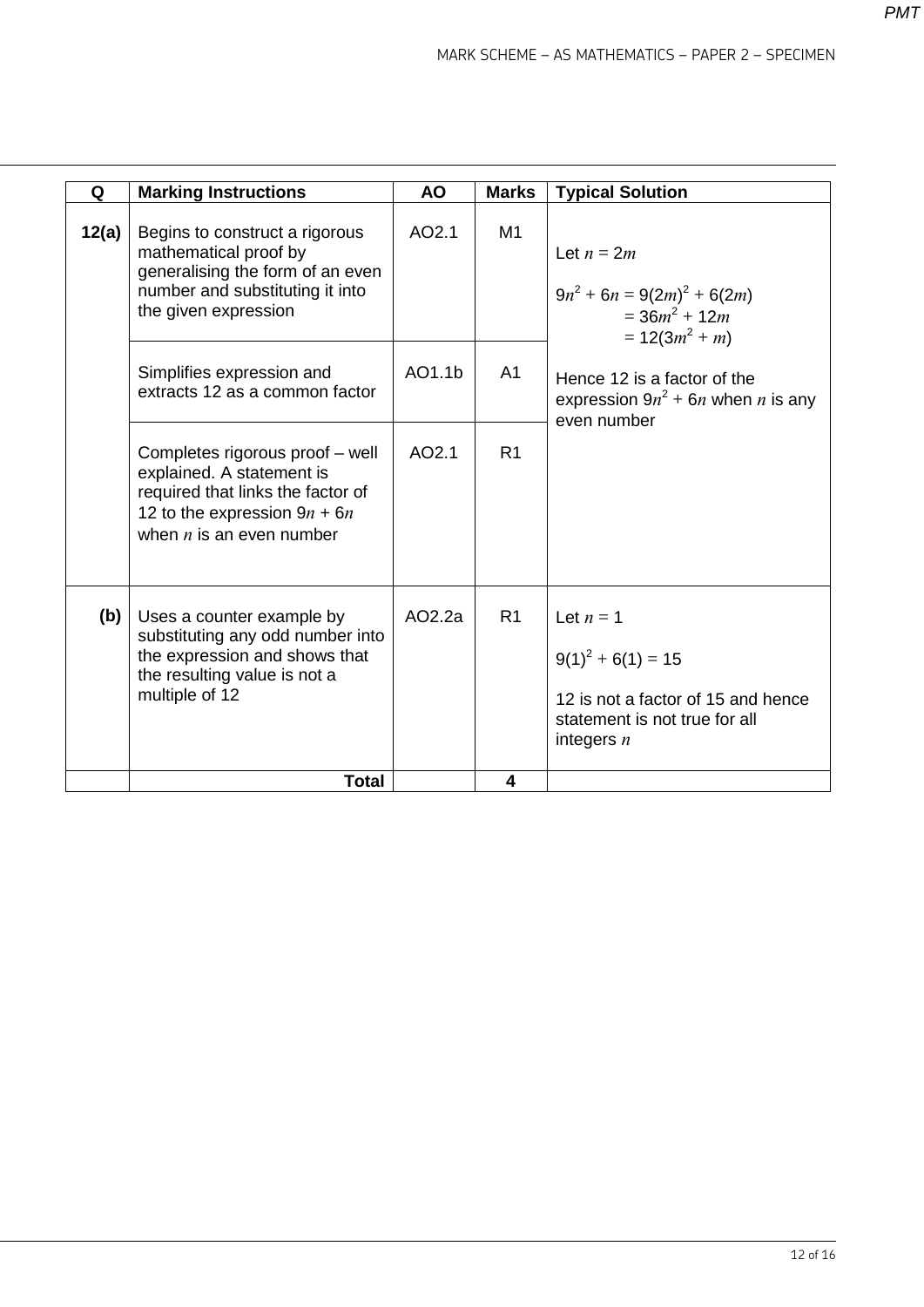| Q               | <b>Marking Instructions</b>                                                                                                                                                          | <b>AO</b> | <b>Marks</b>   | <b>Typical Solution</b>                                                                                       |
|-----------------|--------------------------------------------------------------------------------------------------------------------------------------------------------------------------------------|-----------|----------------|---------------------------------------------------------------------------------------------------------------|
| 13              | Circles correct answer                                                                                                                                                               | AO1.1b    | <b>B1</b>      | 0.26                                                                                                          |
|                 | <b>Total</b>                                                                                                                                                                         |           | $\mathbf 1$    |                                                                                                               |
| 14 <sup>1</sup> | Circles correct answer of g/km                                                                                                                                                       | AO1.2     | <b>B1</b>      | g/km                                                                                                          |
|                 | <b>Total</b>                                                                                                                                                                         |           | $\mathbf{1}$   |                                                                                                               |
| 15              | Finds P(Drop and Beanstalk and<br>Giant)                                                                                                                                             | AO1.1a    | M1             | 80<br>$\frac{30}{10} \times \frac{75}{10} \times \frac{70}{100}$<br>225 224 223                               |
|                 | Multiplies by 6 to obtain correct<br>answer                                                                                                                                          | AO1.1b    | A <sub>1</sub> | $\frac{80}{225} \times \frac{75}{224} \times \frac{70}{223} \times 6 = 0.224$                                 |
|                 | <b>Total</b>                                                                                                                                                                         |           | $\overline{2}$ |                                                                                                               |
| 16(a)           | States median $= 25$ hours                                                                                                                                                           | AO1.1b    | <b>B1</b>      | The median is 25 hours                                                                                        |
| 16(b)           | Explains that the distribution is<br>negatively skewed because the<br>median is closer to the upper<br>quartile than to the lower.<br>Values of quartiles do not need to<br>be seen. | AO2.4     | E1             | The median is much closer to<br>the upper quartile than to the<br>lower quartile so it's negatively<br>skewed |
|                 | <b>Total</b>                                                                                                                                                                         |           | $\mathbf{2}$   |                                                                                                               |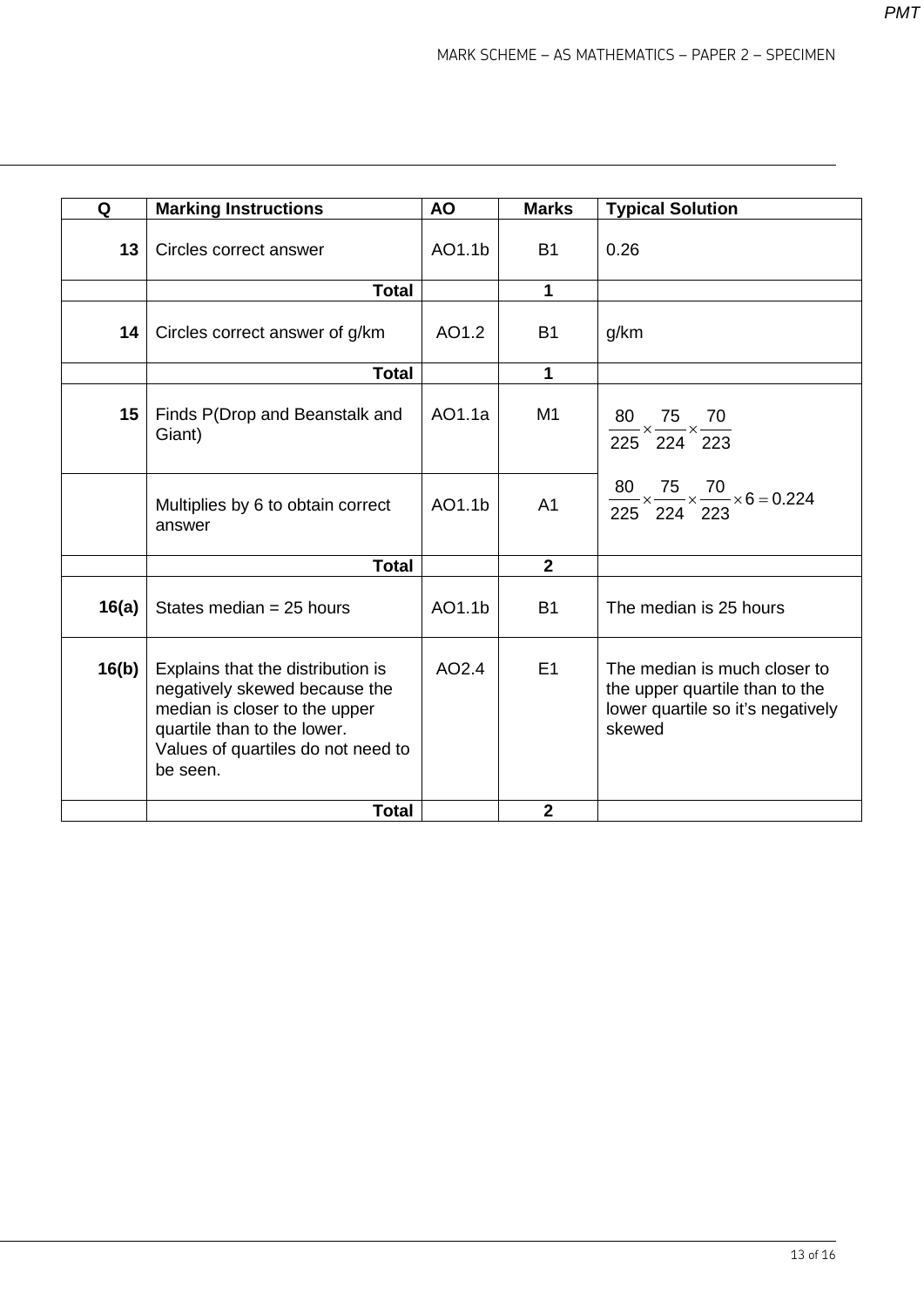| Q         | <b>Marking Instructions</b>                                                                                                                                                                                                                                  | <b>AO</b>               | <b>Marks</b>               | <b>Typical Solution</b>                                                                                                                                                                                                                                    |
|-----------|--------------------------------------------------------------------------------------------------------------------------------------------------------------------------------------------------------------------------------------------------------------|-------------------------|----------------------------|------------------------------------------------------------------------------------------------------------------------------------------------------------------------------------------------------------------------------------------------------------|
| 17(a)(i)  | Correctly states the value of the<br>standard deviation (AWRT 1162)<br>Accept AWRT 1225 using<br>unbiased estimate of population<br>standard deviation.                                                                                                      | AO1.1b                  | <b>B1</b>                  | Standard deviation = $1161.95$                                                                                                                                                                                                                             |
| 17(a)(ii) | Correctly explains that 4951 is an<br>outlier by comparing it with mean<br>$+2sd$<br>Correctly explains that 999 is not<br>an outlier by comparing it with<br>$mean - 2sd$<br>Completes a rigorous argument to<br>show that there is exactly one<br>outlier. | AO2.4<br>AO2.4<br>AO2.1 | E1<br>E1<br>R <sub>1</sub> | $2084.2 + 2 \times 1161.95 = 4408$<br>4951 > 4408.15 so 4951 is an<br>outlier<br>$2084.2 - 2 \times 1161.95 = -239.7$<br>999 > -239.7 so 999 is not an<br>outlier<br>There is no other value greater<br>than 4408, therefore there is<br>only one outlier. |
| 17(b)     | Infers that Rajan has incorrectly<br>included the zero masses.                                                                                                                                                                                               | AO2.2 <sub>b</sub>      | E1                         | Rajan has included the two<br>zeroes in the mass column, but<br>he should not have used them.                                                                                                                                                              |
| 17(c)     | Explains that not all values of the<br>CO emissions are known in the<br>LDS and infers Rajan's claim is<br>likely to be incorrect                                                                                                                            | AO2.2b                  | E1                         | The claim is likely to be incorrect<br>as not all values of CO<br>emissions are known in the<br>LDS.                                                                                                                                                       |
|           | <b>Total</b>                                                                                                                                                                                                                                                 |                         | 6                          |                                                                                                                                                                                                                                                            |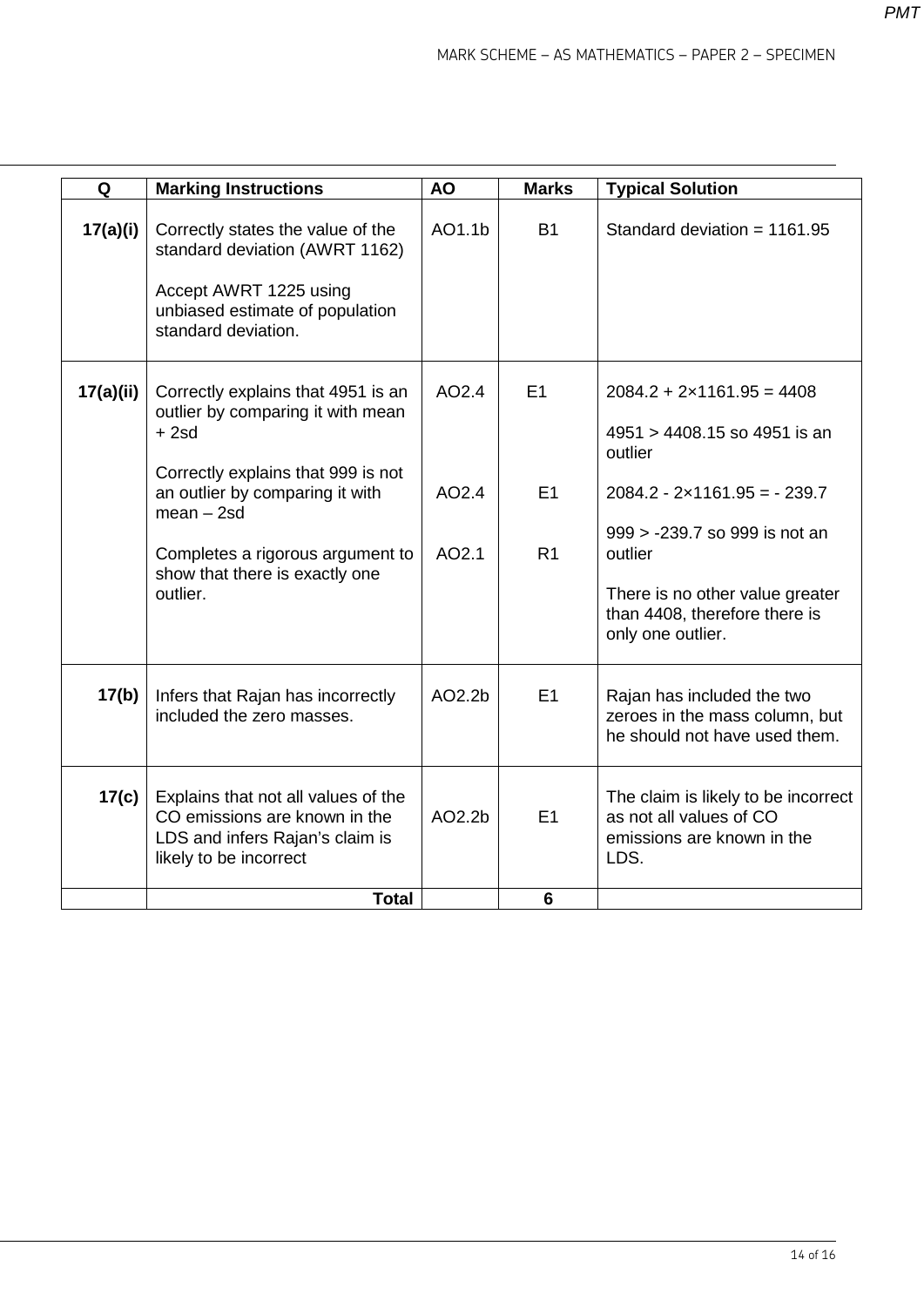| Q | <b>Marking Instructions</b>                                                                           | <b>AO</b>          | <b>Marks</b>   | <b>Typical Solution</b>                                                                                   |
|---|-------------------------------------------------------------------------------------------------------|--------------------|----------------|-----------------------------------------------------------------------------------------------------------|
|   | 18<br>Sets up enumerated population                                                                   | AO3.1 <sub>b</sub> | B <sub>1</sub> | Give each customer a unique<br>number from 1 to 750.                                                      |
|   | Explains how enumerated population<br>will be used to obtain sample with<br>respect to random numbers | AO2.4              | E1             | Generate random integers<br>from the calculator.                                                          |
|   | Explains how to deal with repeats                                                                     | AO2.4              | E1             | Ignore repeats.                                                                                           |
|   | Explains how to identify 50<br>customers                                                              | AO2.4              | E1             | Continue until 50 different<br>numbers have been identified<br>and select the corresponding<br>customers. |
|   | Total                                                                                                 |                    | 4              |                                                                                                           |